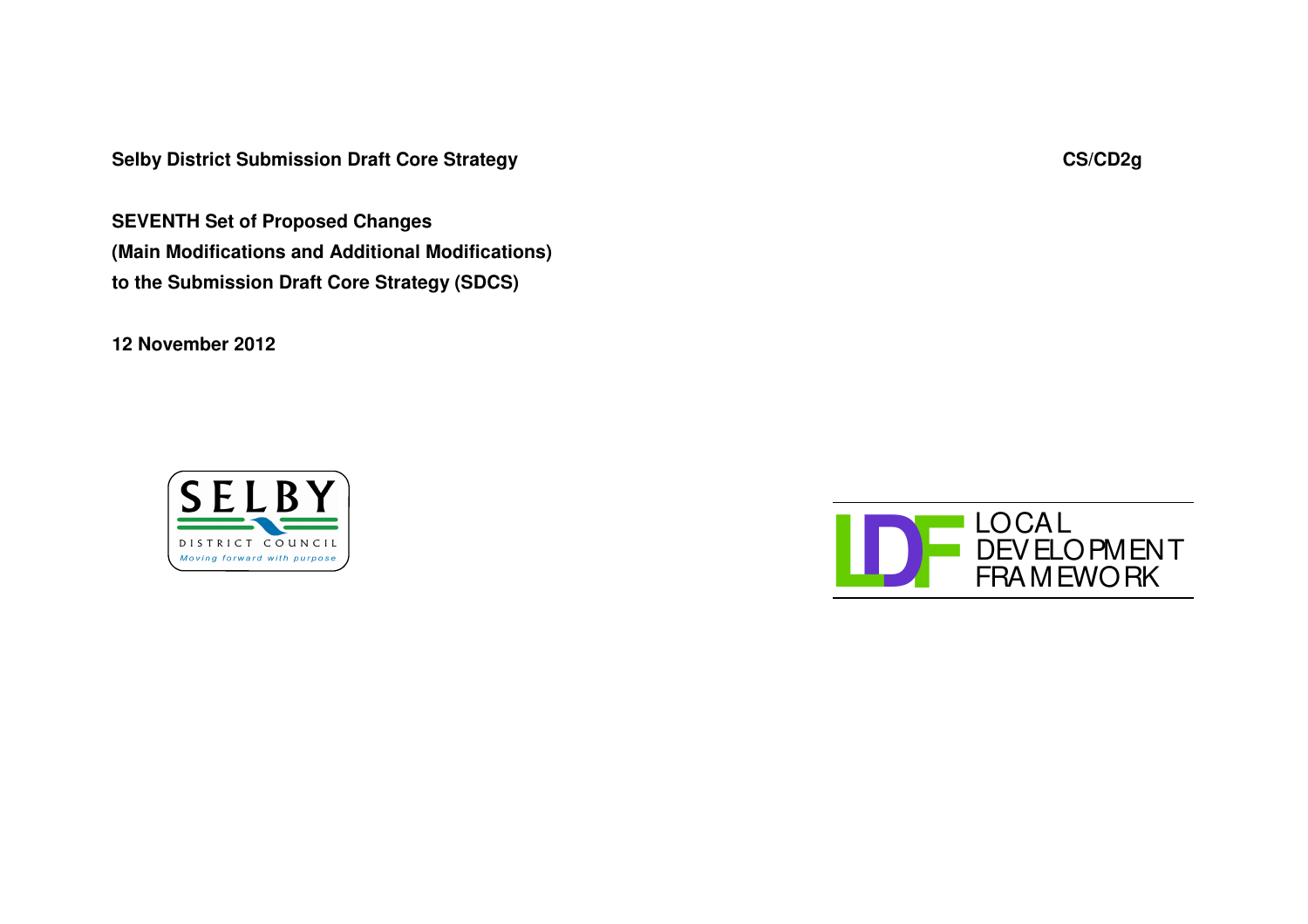**7th Set of Proposed Changes (Main Modifications and Additional Modifications) to the Submission Draft Core Strategy (SDCS) 12 November 2012**

This document has been produced to support the Submission version of the Selby District Core Strategy.

The schedule includes changes in policy to address and strengthen soundness and consequential changes in the light of new national policy guidance (e.g. NPPF).

Where these latest changes affect previous proposed changes, the latest proposed change prevails.

The proposed changes include main and additional modifications both of which are open for re-consultation as part of the Examination in Public Hearing process which is under consideration by the Planning Inspector, but the Inspector will only consider the main modifications to the plan (which the Council must request that the inspector make) and not the more minor, additional modifications. It is for the Council, to make those additional modifications prior to adoption.

They do not necessarily cover all the consequential additional modifications that will be necessary prior to adoption – there may also be some additional modifications where minor amendments to text are suggested to improve consistency with the NPPF.

The schedule includes Annexes comprising amended versions of text/policies. Only the <mark>yellow highlighted</mark> elements are the 7<sup>th</sup> Set of Proposed Changes which are subject to consultation at this stage. Main modifications are shown in red text and additional modifications shown in <mark>blue text</mark>

For convenience the Council has also produced <sup>a</sup> 'tracked changes' version of the Core Strategy in order that participants can view the changes in context. That document is provided for information purposes only and is not subject to consultation in itself.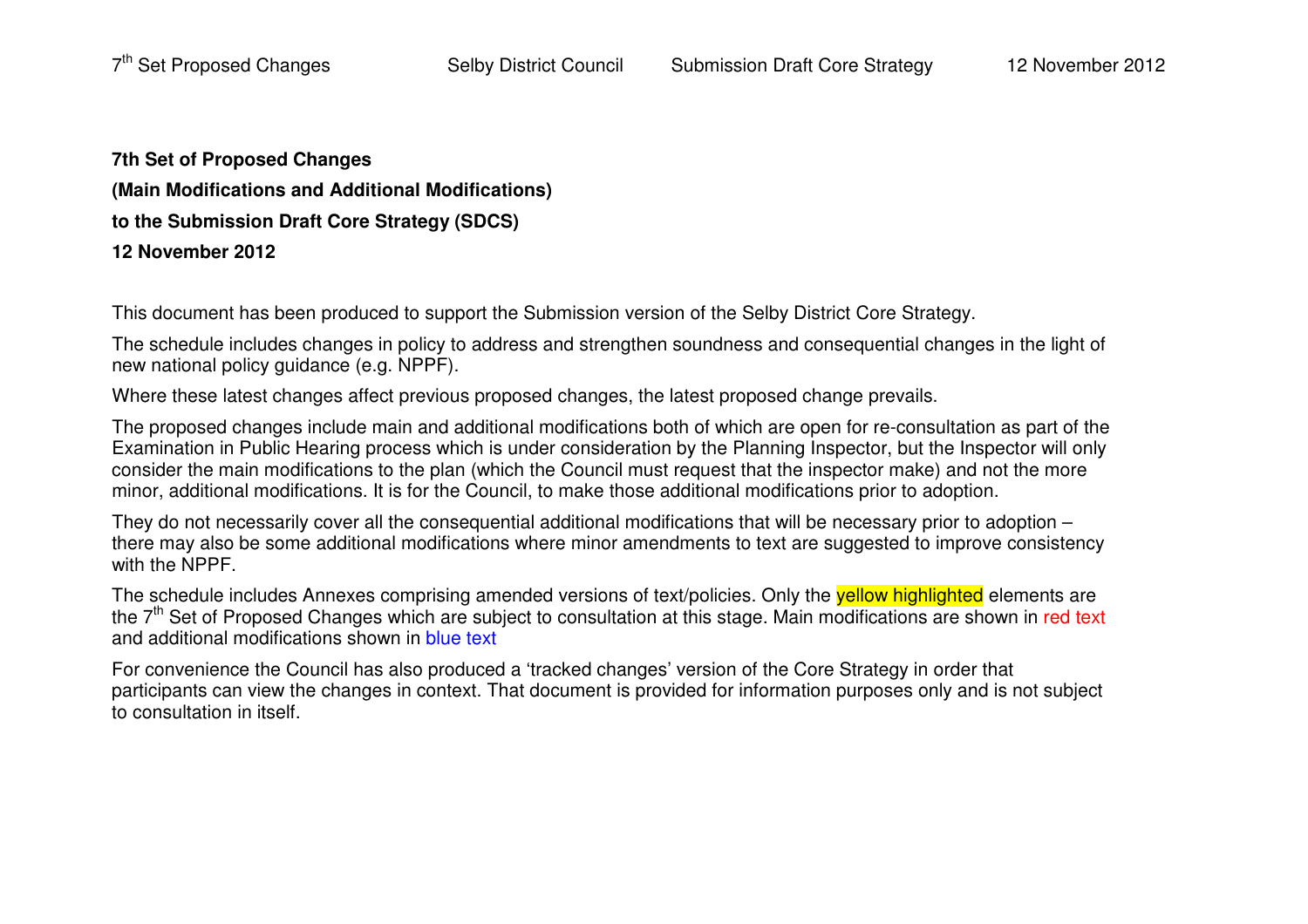| <b>Proposed</b><br>Change<br><b>Number</b> | Policy /<br>Paragraph /<br><b>Section</b> | <b>Proposed Change</b>                                                                                                                                                                                                                                                                                                                                                                                                                                                                                 | <b>Explanatory Notes</b>                                                                                                                                                                                                                                                                              | <b>MAIN MOD?</b> |
|--------------------------------------------|-------------------------------------------|--------------------------------------------------------------------------------------------------------------------------------------------------------------------------------------------------------------------------------------------------------------------------------------------------------------------------------------------------------------------------------------------------------------------------------------------------------------------------------------------------------|-------------------------------------------------------------------------------------------------------------------------------------------------------------------------------------------------------------------------------------------------------------------------------------------------------|------------------|
| <b>PC7.1</b>                               | Para 4.9                                  | Add the following new paragraph before 4.9<br>(settlement hierarchy):<br>"Rural areas are those areas outside of the three<br>towns and encompass both the open countryside and<br>the rural settlements within it The rural settlements in<br>the District are the Designated Service Villages,<br>Secondary Villages and those smaller hamlets<br>without Development Limits."                                                                                                                       | Further clarification about the areas to<br>which policies will apply by defining 'rural<br>settlements' and 'rural areas', and to<br>ensure consistency with the NPPF.<br>It is relevant to all objectives and policies<br>within the SDCS but particularly relates to<br>Policy CP6 and Policy CP9. | <b>NO</b>        |
| <b>PC7.2</b>                               | Paragraphs<br>$4.39g - 4.39k$<br>(CPXX)   | Amend supporting text as shown in Annex A                                                                                                                                                                                                                                                                                                                                                                                                                                                              | To reflect CPXX policy, ensure<br>consistency with NPPF and improve<br>clarity                                                                                                                                                                                                                        | <b>NO</b>        |
| <b>PC7.3</b>                               | <b>CPXX</b>                               | Amend Policy wording as shown in Annex A                                                                                                                                                                                                                                                                                                                                                                                                                                                               | To provide clarity and simplify policy<br>wording through removal of unnecessary<br>text and ensure consistency with NPPF                                                                                                                                                                             | <b>YES</b>       |
| <b>PC7.4</b>                               | Para 4.29                                 | Amend text in box after Para 4.29 as follows:<br>"References to Development Limits in this document<br>refer to the Development Limits as defined in on the<br><b>Adopted Selby District Local Plan Policies Map.</b> The<br>Development Limits for Selby, Sherburn in Elmet,<br><b>Tadcaster and Designated Service Villages</b> will be<br>reviewed through further Local Plan documents. as<br>part of the Site Allocations DPD preparation process.<br>And add footnote to Policy CP1A as follows: | To update and provide clarity that all<br>Development Limits would be reviewed<br>as part of the local plan process and to<br>future proof the plan by referring to the<br>Policies Map.                                                                                                              | <b>YES</b>       |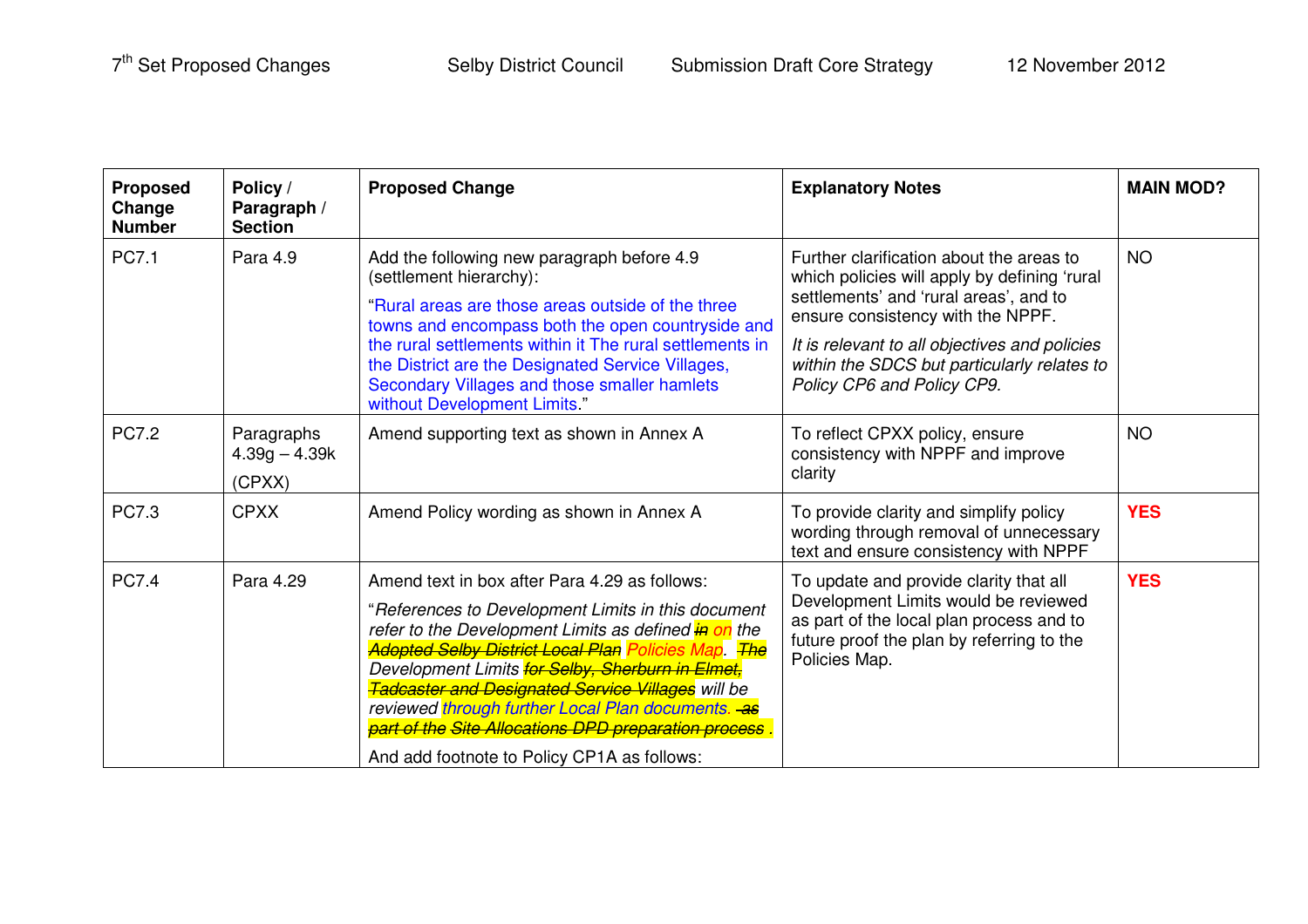| <b>Proposed</b><br>Change<br><b>Number</b> | Policy /<br>Paragraph /<br><b>Section</b> | <b>Proposed Change</b>                                                                                                                                                                                                                                                                                                                                                                      | <b>Explanatory Notes</b>                                                                                         | <b>MAIN MOD?</b> |
|--------------------------------------------|-------------------------------------------|---------------------------------------------------------------------------------------------------------------------------------------------------------------------------------------------------------------------------------------------------------------------------------------------------------------------------------------------------------------------------------------------|------------------------------------------------------------------------------------------------------------------|------------------|
|                                            |                                           | In order to ensure that speculative (windfall)<br>a)<br>housing development on non-allocated sites<br>(PC1.23) contributes to sustainable<br>development and the continued evolution of<br>viable communities, the following types of<br>residential development will be acceptable in<br>principle, within Development Limits <sup>1</sup> : in<br>different settlement types, as follows: |                                                                                                                  |                  |
|                                            |                                           | see paragraph 4.29 and associated text-box<br>regarding definition of Development Limits                                                                                                                                                                                                                                                                                                    |                                                                                                                  |                  |
| <b>PC7.5</b>                               | Para 4.29                                 | Amend paragraph 4.29 by adding "and well designed<br>new buildings" at the end of the first sentence.                                                                                                                                                                                                                                                                                       | To ensure consistency amended Policy<br>CP1 below                                                                | <b>NO</b>        |
| <b>PC7.6</b>                               | Policy CP1<br>Part $A(a)$                 | Amend Policy CP1, Part A, Section (a) to annotate<br>settlements affected by Green Belt, as shown in<br>Annex B.                                                                                                                                                                                                                                                                            | To provide clarity on the relationship<br>between the Green Belt review and the<br>spatial development strategy. | <b>NO</b>        |
| <b>PC7.7</b>                               | Policy CP1<br>Part $A(a)$                 | Change Fairburn's settlement status from<br>'Designated Service Village' to 'Secondary Village'.<br>Therefore remove Fairburn from the list in Policy<br>CP1, and consequential changes to the remainder of<br>the SDCS.                                                                                                                                                                    | To reflect the evidence provided through<br>the EIP process.                                                     | <b>YES</b>       |
| <b>PC7.8</b>                               | Policy CP1<br>Part A (b)                  | Amend Policy CP1, Part A, Section (b) as follows:<br>"(b) Limited amounts of residential development may<br>be absorbed in secondary villages where it will                                                                                                                                                                                                                                 | To ensure consistency with revised Policy<br>CP <sub>6</sub>                                                     | <b>YES</b>       |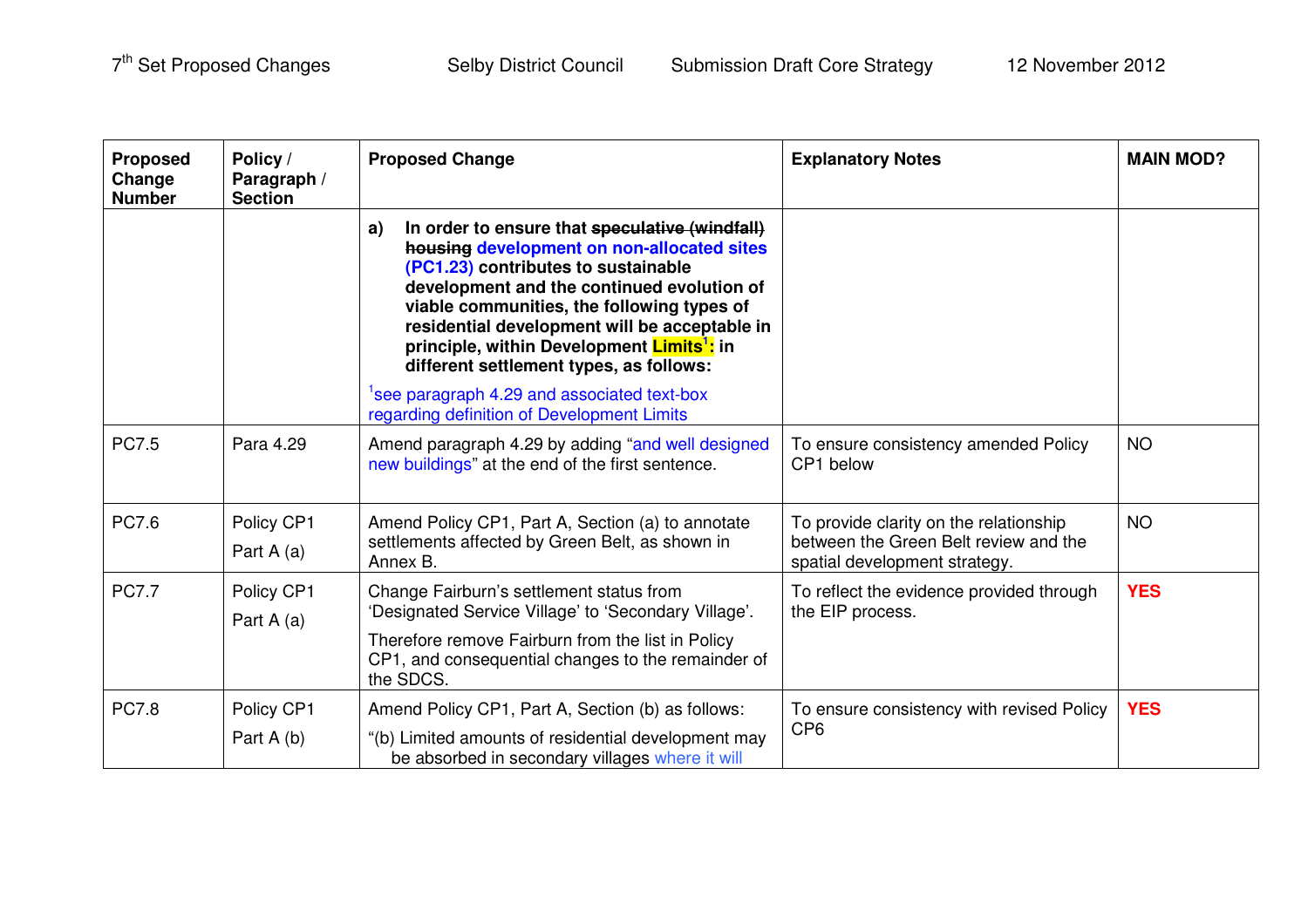| <b>Proposed</b><br>Change<br><b>Number</b> | Policy /<br>Paragraph /<br><b>Section</b> | <b>Proposed Change</b>                                                                                                                                                                                                                                                                                                                                                                                                                                                                                                                                                                                                                                                                                                                                | <b>Explanatory Notes</b>                                  | <b>MAIN MOD?</b> |
|--------------------------------------------|-------------------------------------------|-------------------------------------------------------------------------------------------------------------------------------------------------------------------------------------------------------------------------------------------------------------------------------------------------------------------------------------------------------------------------------------------------------------------------------------------------------------------------------------------------------------------------------------------------------------------------------------------------------------------------------------------------------------------------------------------------------------------------------------------------------|-----------------------------------------------------------|------------------|
|                                            |                                           | enhance or maintain the vitality of rural<br>communities (PC6.26) (inside Development<br>Limits) through 'exception sites' through small<br>scale allocations (PC3.3) for 100% affordable<br>housing or mixed market/affordable sites in line<br>with Policy CP6 and through small scale<br>speculative (windfall) proposals development on<br>non-allocated sites (PC5.8) inside development<br>limits (PC3.3) which conform to the provisions of<br>Policy CP1A and Policy CP6"                                                                                                                                                                                                                                                                     |                                                           |                  |
| <b>PC7.9</b>                               | Policy CP1<br>Part A (c)                  | Amend Policy CP1 Part A, Section (c) by adding "well<br>designed new buildings" as follows:<br>Development in the countryside (outside<br>C)<br>Development Limits) will be limited to the<br>replacement or extension of existing<br>buildings, the re-use of buildings preferably<br>for employment purposes, and well-designed<br>new buildings to proposals of an appropriate<br>scale which would diversify the local<br>economy which would contribute towards<br>and improve the local economy (PC1.20)<br>where it will enhance or maintain the vitality<br>of rural communities (PC6.27), or meet<br>affordable housing need (which meets the<br>provisions of Policy CP6), (PC6.29) or other<br>exceptional special (PC6.28) circumstances. | To ensure consistency with NPPF and<br>amended Policy CP9 | <b>YES</b>       |
| PC7.10                                     | Para 4.47                                 | Provide additional text at the end of paragraph 4.47                                                                                                                                                                                                                                                                                                                                                                                                                                                                                                                                                                                                                                                                                                  | Consequential changes to ensure that the                  | <b>NO</b>        |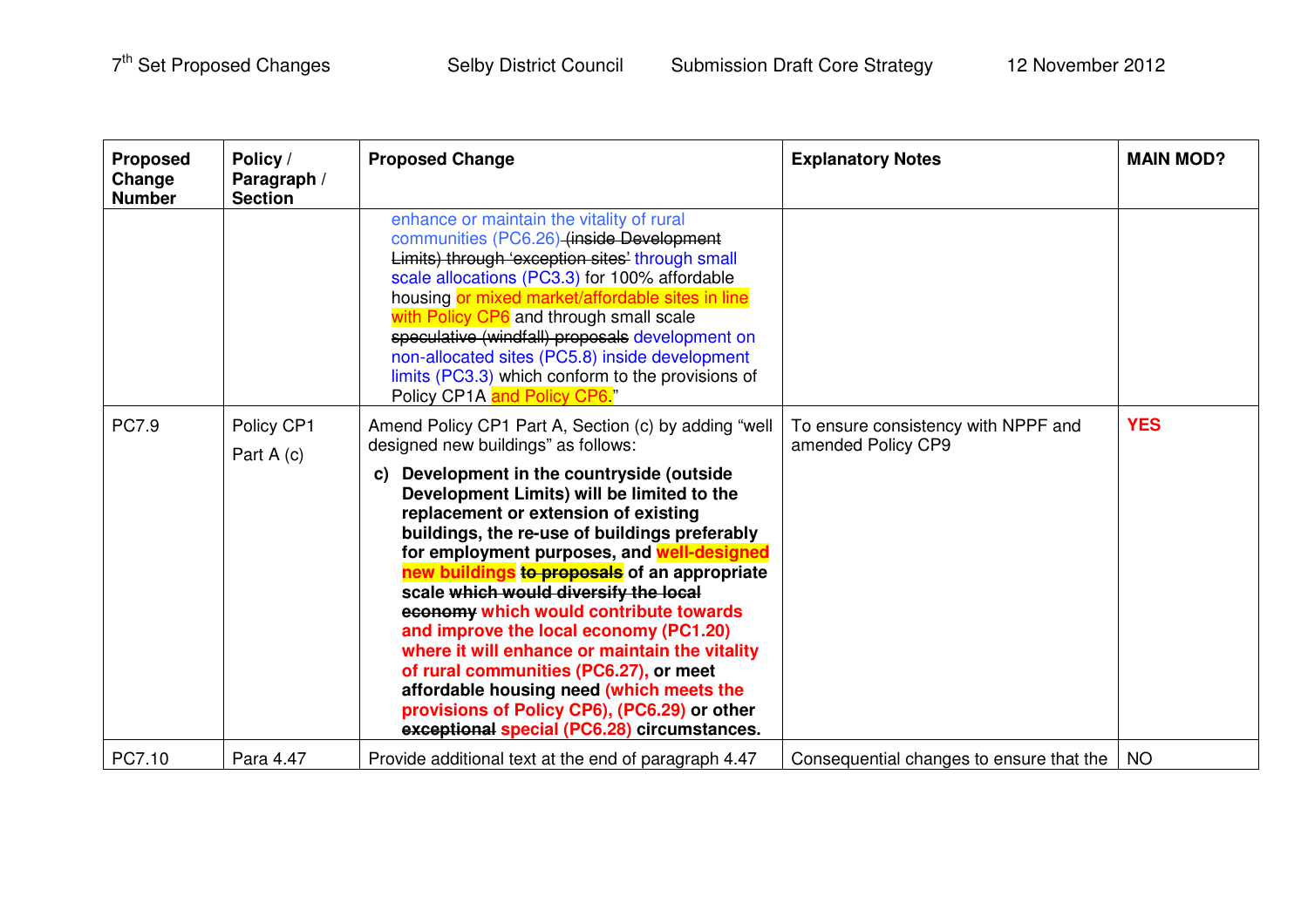| <b>Proposed</b><br>Change<br><b>Number</b> | Policy /<br>Paragraph /<br><b>Section</b> | <b>Proposed Change</b>                                                                                                                                                                                                                                                                             | <b>Explanatory Notes</b>                                                                                                                                                                                               | <b>MAIN MOD?</b> |
|--------------------------------------------|-------------------------------------------|----------------------------------------------------------------------------------------------------------------------------------------------------------------------------------------------------------------------------------------------------------------------------------------------------|------------------------------------------------------------------------------------------------------------------------------------------------------------------------------------------------------------------------|------------------|
|                                            | (CP1A)                                    | as follows:                                                                                                                                                                                                                                                                                        | text reflects the policy.                                                                                                                                                                                              |                  |
|                                            |                                           | Residential development in Secondary Villages will<br>be more restrictive so that development on garden<br>land will be resisted (PC6.34) (unless it comprises<br>the filling of a small liner gap in an otherwise built up<br>residential frontage or conversion/redevelopment of a<br>farmstead) |                                                                                                                                                                                                                        |                  |
| PC7.11                                     | CP <sub>1</sub> A                         | Minor changes to policy wording to add reference to:<br>garden land, design codes and settlements rather<br>than villages as shown in Annex C.                                                                                                                                                     | To provide further clarity.                                                                                                                                                                                            | <b>NO</b>        |
| PC7.12                                     | <b>Paras 5.28</b><br>onwards              | Amendments to windfall paragraphs as shown in<br>Annex D.                                                                                                                                                                                                                                          | To ensure clarity and approach consistent<br>with policy and NPPF.                                                                                                                                                     | <b>NO</b>        |
|                                            | (CP2)                                     |                                                                                                                                                                                                                                                                                                    |                                                                                                                                                                                                                        |                  |
| PC7.13                                     | CP <sub>2</sub>                           | Addition to Policy CP2 by adding a footnote regarding<br>the contribution of windfalls as shown in Annex D.                                                                                                                                                                                        | To ensure clarity and approach consistent<br>with policy and NPPF.                                                                                                                                                     | <b>NO</b>        |
| PC7.14                                     | CP <sub>2</sub>                           | add "a minimum of" before "450 dwellings" in Part A<br>as shown in Annex D.                                                                                                                                                                                                                        | To reflect the situation that the housing<br>target is not a ceiling but a minimum<br>target figure. This has already been<br>inserted into text and this further change<br>simply adds it to the main policy as well. | <b>NO</b>        |
| PC7.15                                     | CP <sub>2</sub>                           | Delete reference to phasing in CP2 which was<br>introduced by PC5.26 but was intended to be deleted<br>by PC6.40. See Annex E                                                                                                                                                                      | To correct a drafting error in previous<br>PC6.40                                                                                                                                                                      | <b>NO</b>        |
|                                            |                                           | (Note that phasing was not part of the SDCS).                                                                                                                                                                                                                                                      |                                                                                                                                                                                                                        |                  |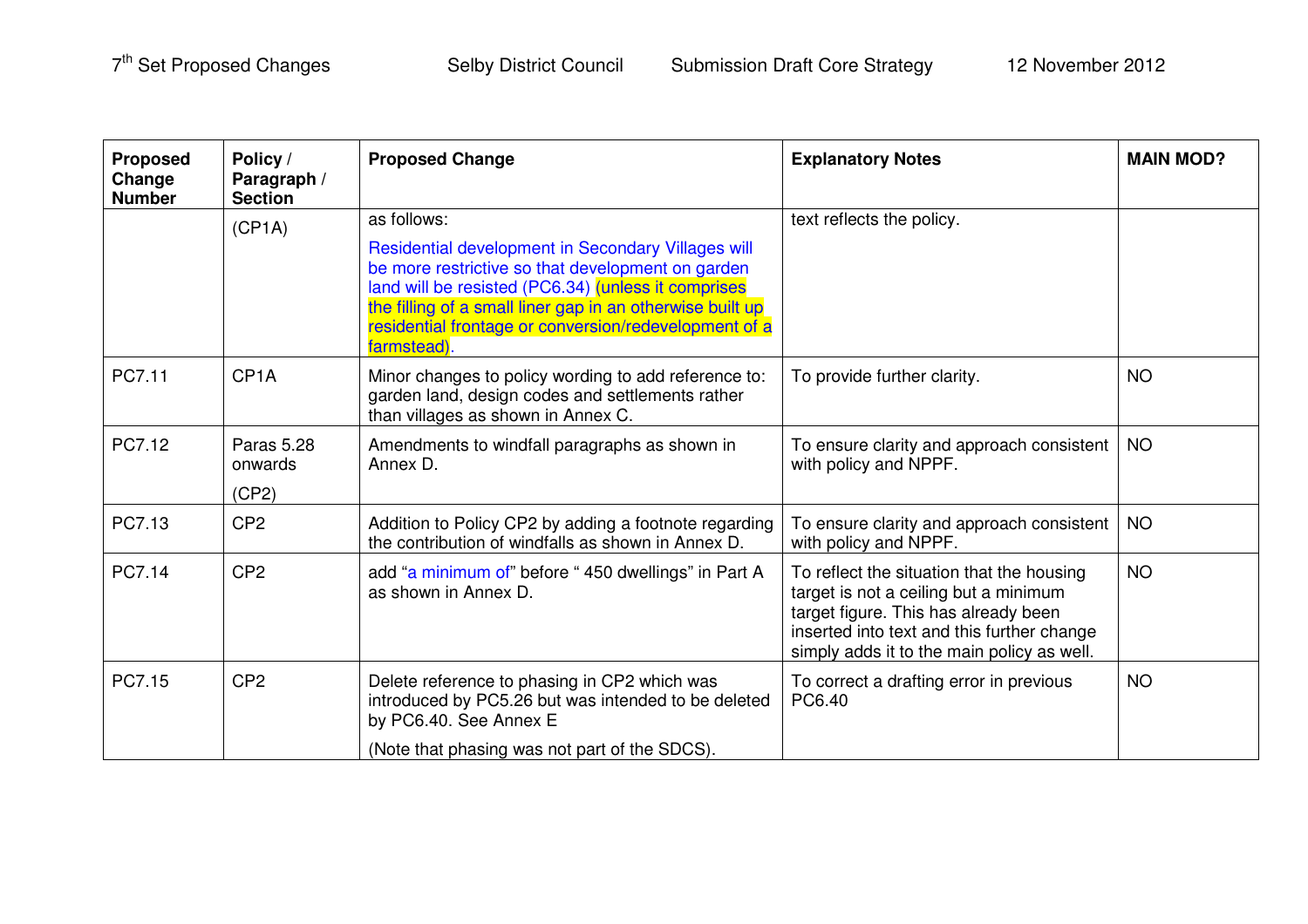| <b>Proposed</b><br>Change<br><b>Number</b> | Policy /<br>Paragraph /<br><b>Section</b> | <b>Proposed Change</b>                                                                                                                                                                                                                                                                                                                                                             | <b>Explanatory Notes</b>                                                                                                                                                                                              | <b>MAIN MOD?</b> |
|--------------------------------------------|-------------------------------------------|------------------------------------------------------------------------------------------------------------------------------------------------------------------------------------------------------------------------------------------------------------------------------------------------------------------------------------------------------------------------------------|-----------------------------------------------------------------------------------------------------------------------------------------------------------------------------------------------------------------------|------------------|
| PC7.16                                     | Para 5.44c-f<br>(CP3)                     | Delete these duplicate paragraphs regarding PDL<br>targets to correct a drafting error in the previous<br>proposed changes.                                                                                                                                                                                                                                                        | To correct a drafting error<br>Para $5.44c - 5.44f$ should have been<br>deleted as they have been replaced by<br>5.53-5.55 which have also been amended<br>to take into account the change in target<br>to indicator. | <b>NO</b>        |
| PC7.17                                     | 5.55a<br>(CP3)                            | Delete "To facilitate Tadcaster's own growth" at start<br>of paragraph, and replace with "To facilitate the<br>appropriate level of growth in Tadcaster"                                                                                                                                                                                                                           | To clarify text                                                                                                                                                                                                       | <b>NO</b>        |
| PC7.18                                     | 5.55d<br>(CP3)                            | Delete paragraph because refers to review of plan<br>and is superseded by revised CP3.                                                                                                                                                                                                                                                                                             | To clarify text and ensure it reflects the<br>Policy                                                                                                                                                                  | <b>NO</b>        |
| PC7.19                                     | 5.55e<br>(CP3)                            | Delete "own housing need" at end of paragraph, and<br>replace with "appropriate level of growth".                                                                                                                                                                                                                                                                                  | To clarify text and ensure consistency                                                                                                                                                                                | <b>NO</b>        |
| PC7.20                                     | CP <sub>3</sub>                           | Amend Policy CP3, Part B as follows:<br>Under-performance is defined as:<br>B<br>1. Delivery which falls short of the quantum<br>expected in the annual target over a<br>continuous 3 year period; or<br>2. Situations in which the Where there is<br>less than a 5 year housing land supply is<br>less than the required Supply Period as<br>defined by latest Government policy. | To ensure consistency with NPPF<br>regarding reference to a 5 year land<br>supply rather than a 'supply period'                                                                                                       | <b>NO</b>        |
|                                            |                                           | Plus consequential amendments to related text in                                                                                                                                                                                                                                                                                                                                   |                                                                                                                                                                                                                       |                  |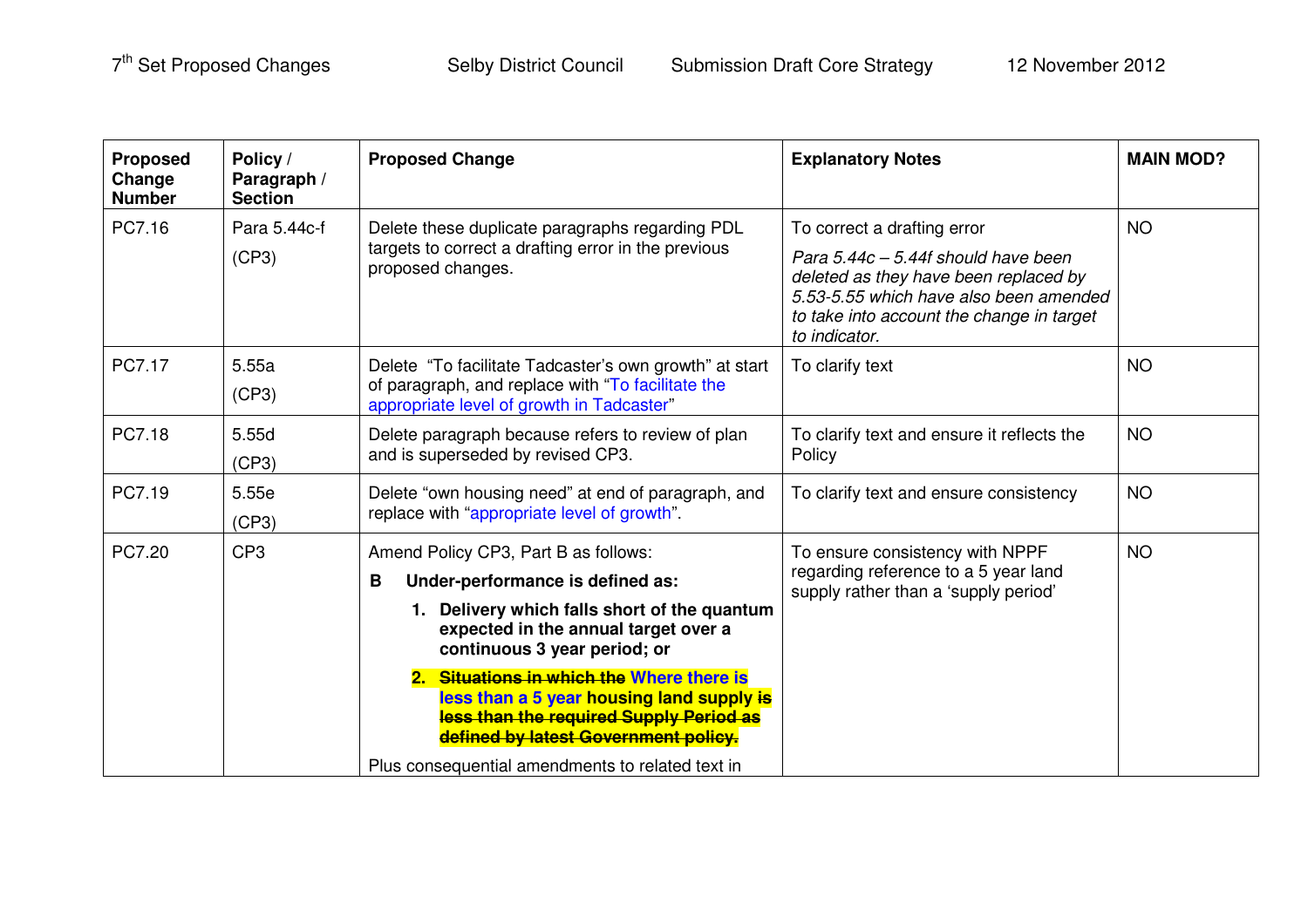| <b>Proposed</b><br>Change<br><b>Number</b> | Policy /<br>Paragraph /<br><b>Section</b> | <b>Proposed Change</b>                                                                                                                                                         | <b>Explanatory Notes</b>                                                                                                                                      | <b>MAIN MOD?</b> |
|--------------------------------------------|-------------------------------------------|--------------------------------------------------------------------------------------------------------------------------------------------------------------------------------|---------------------------------------------------------------------------------------------------------------------------------------------------------------|------------------|
|                                            |                                           | paragraphs 5.44b, 5.44h, 5.44m, 5.44n and 5.44o as<br>additional modifications.                                                                                                |                                                                                                                                                               |                  |
| PC7.21                                     | CP <sub>5</sub>                           | Inset "up to" before "10%"                                                                                                                                                     | To clarify that the contribution is<br>negotiable in line with the 40% target in<br>the policy.                                                               | <b>YES</b>       |
| PC7.22                                     | CP <sub>6</sub>                           | Amend Policy CP6 and text as set out in Annex E to<br>add reference to the Council's approach to allowing<br>some market housing on rural exceptions sites in the<br>District. | To add to the policy what the $6th$ Set of<br>PCs already changed in the text to reflect<br>NPPF and provide clarity as to which<br>areas the policy applies. | <b>YES</b>       |
| PC7.23                                     | CP <sub>9</sub>                           | Reword Policy CP9 and text as shown in Annex F in<br>order to:<br>add reference to "well-designed new<br>$\bullet$<br>buildings"                                               | To ensure the structure and content more<br>closely reflect NPPF as well as Core<br>Strategy objectives and provide clarity.                                  | <b>YES</b>       |
|                                            |                                           | remove specific reference to individual former<br>$\bullet$<br>mine sites                                                                                                      |                                                                                                                                                               |                  |
|                                            |                                           | include clear requirement that development<br>$\bullet$<br>must be sustainable                                                                                                 |                                                                                                                                                               |                  |
|                                            |                                           | be clear on which areas the policy applies<br>$\bullet$                                                                                                                        |                                                                                                                                                               |                  |
|                                            |                                           | And minor changes to reasoned justification as<br>shown in Annex F.                                                                                                            |                                                                                                                                                               |                  |
| PC7.24                                     | <b>CP12</b>                               | Re-instate previous proposed change PC4.30 as<br>shown below:                                                                                                                  | To correct a drafting error where PC6.79<br>amended wording deleted a previous<br>proposed change (PC4.30).                                                   | <b>NO</b>        |
|                                            |                                           | A. Promoting Sustainable Development                                                                                                                                           |                                                                                                                                                               |                  |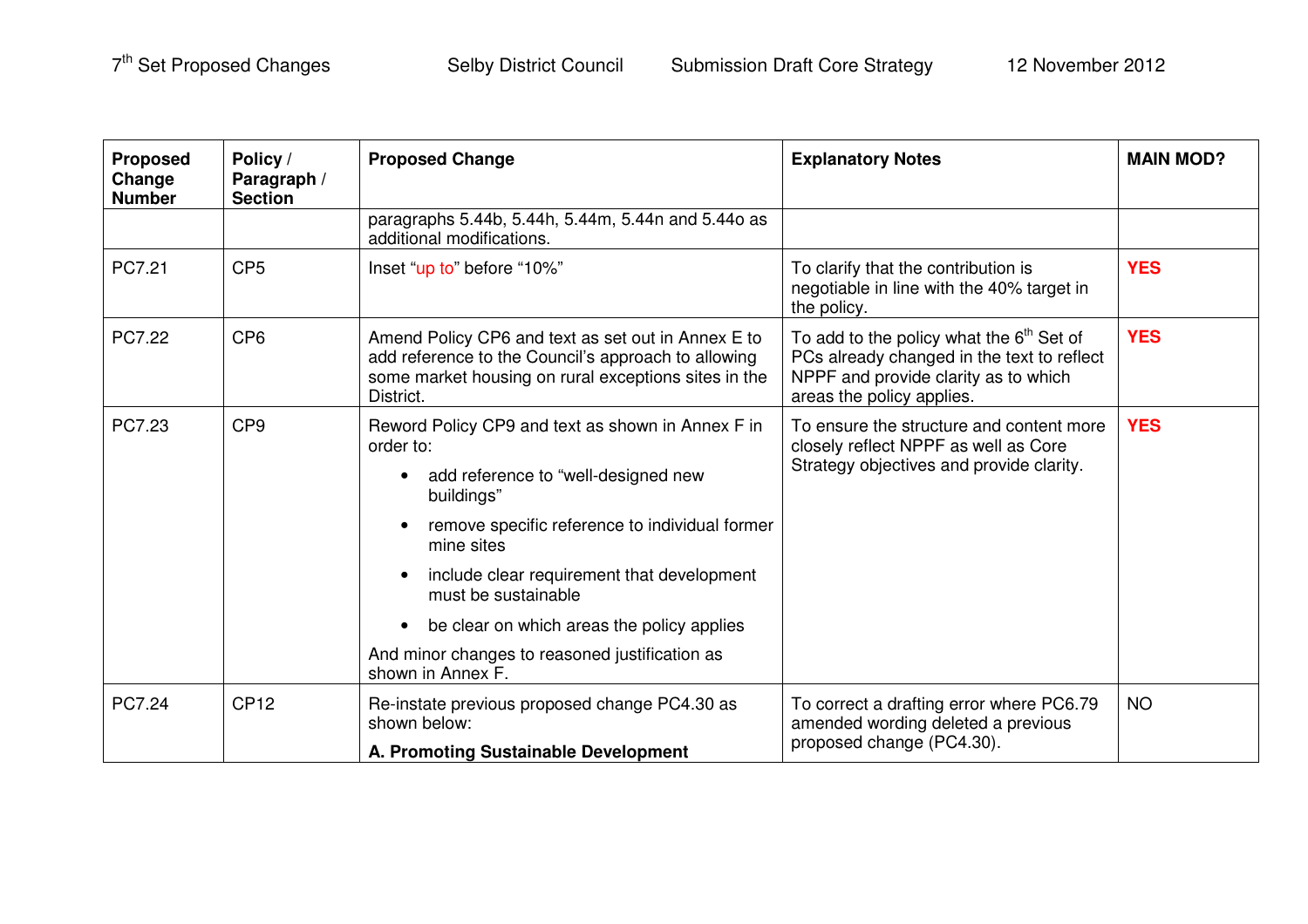| <b>Proposed</b><br>Change<br><b>Number</b> | Policy /<br>Paragraph /<br><b>Section</b> | <b>Proposed Change</b>                                                                                                                                                                                                                                                                                                                                                                                                                                                                                                                                                            | <b>Explanatory Notes</b>                 | <b>MAIN MOD?</b> |
|--------------------------------------------|-------------------------------------------|-----------------------------------------------------------------------------------------------------------------------------------------------------------------------------------------------------------------------------------------------------------------------------------------------------------------------------------------------------------------------------------------------------------------------------------------------------------------------------------------------------------------------------------------------------------------------------------|------------------------------------------|------------------|
|                                            |                                           | In preparing its Site Allocations and<br>Development Management DPDs (PC4.30), -to<br>address the causes and potential impacts of<br>climate change, the Council will: to achieve<br>sustainable development, the Council will:<br>(PC6.79)                                                                                                                                                                                                                                                                                                                                       |                                          |                  |
| PC7.25                                     | <b>CP12</b>                               | Amend the wording of Policy CP12, Criterion (b) as<br>amended by PC6.80 as follows:                                                                                                                                                                                                                                                                                                                                                                                                                                                                                               | To more closely reflect wording in NPPF. | <b>NO</b>        |
|                                            |                                           | b) Give preference to land of lesser<br>environmental value, (PC6.80) the re-use, best-<br>use and adaption of existing buildings and the<br>use of previously developed land where this is<br>sustainably located and provided that it is not<br>of high environmental value;                                                                                                                                                                                                                                                                                                    |                                          |                  |
| PC7.26                                     | Para 7.53                                 | Amend paragraph 7.53 as follows:                                                                                                                                                                                                                                                                                                                                                                                                                                                                                                                                                  | To more closely reflect NPPF wording.    | <b>NO</b>        |
|                                            | (CP14)                                    | "Although the District is affected by contains some<br>international, national and locally designated<br>protection areas, none would automatically preclude<br>renewable energy developments. However where<br>renewable energy proposals would conflict with the<br>openness of the Green Belt (and many elements of<br>renewable energy projects are therefore<br>inappropriate within the NPPF PPG2 definition)<br>developers will need to demonstrate very special<br>circumstances that clearly outweigh any harm to the<br>Green Belt also in accordance with Policy CPXX, |                                          |                  |